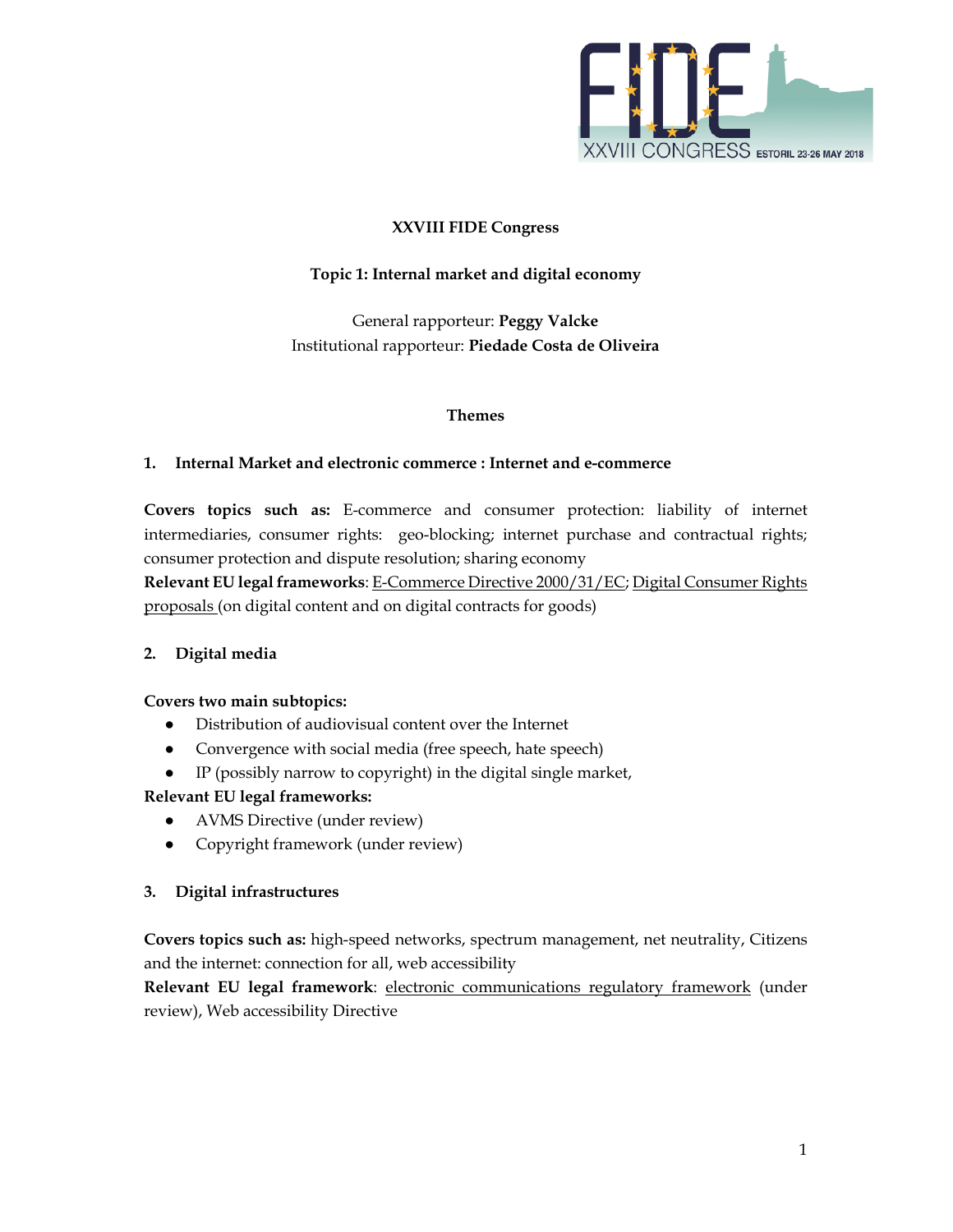

## **4. Data in the digital economy**

**Covers topics such as:** 'data as an asset': free flow of data and the issue of data localisation. Emerging issues (arising mainly in the context of digitising industry and automation): open data, Machine-to-machine generated data (e.g. robots, automated cars): ownership, access and use; liability in case of harm

Citizen's fundamental rights (protection of personal data and privacy, especially in an increasingly digitised would (Internet of Things and Big Data; State security (surveillance) **Relevant EU legal frameworks**: General Data Protection Regulation - will enter into force May 2018, ePrivacy Directive, PNR Directive and PNR international agreements; adequacy decisions

### **Topic 1: Internal market and digital economy**

#### **Introduction**

It is common ground that one of the most significant founding stones of the EU, namely the internal market, is heavily touched upon by the unprecedented changes brought by technological developments.

At EU level, in several areas of law existing legal instruments have recently been reviewed and new ones have been (or will be) added. All of them are intended to address new challenges brought by rapid technological developments and globalisation.

The Commission adopted the Digital Single Market Strategy in May 2015, setting out the major challenges and key actions it considered would need to be addressed.

Part of those actions were put forward in successive 'packages' from December 2015 onwards and may be grouped according to the three pillars identified in the Digital Single Market Strategy namely:

- *1) Better access for consumers and businesses to online goods and services across Europe – this requires the rapid removal of key differences between the online and offline worlds to break down barriers to cross-border online activity.*
- *2) Creating the right conditions for digital networks and services to flourish this requires high-speed, secure and trustworthy infrastructures and content services, supported by the right regulatory conditions for innovation, investment, fair competition and a level playing field.*
- *3) Maximising the growth potential of European Digital Economy this requires investment in ICT infrastructures and technologies such as Cloud computing and Big Data, and research and innovation to boost industrial competiveness as well as better public services, inclusiveness and skills.*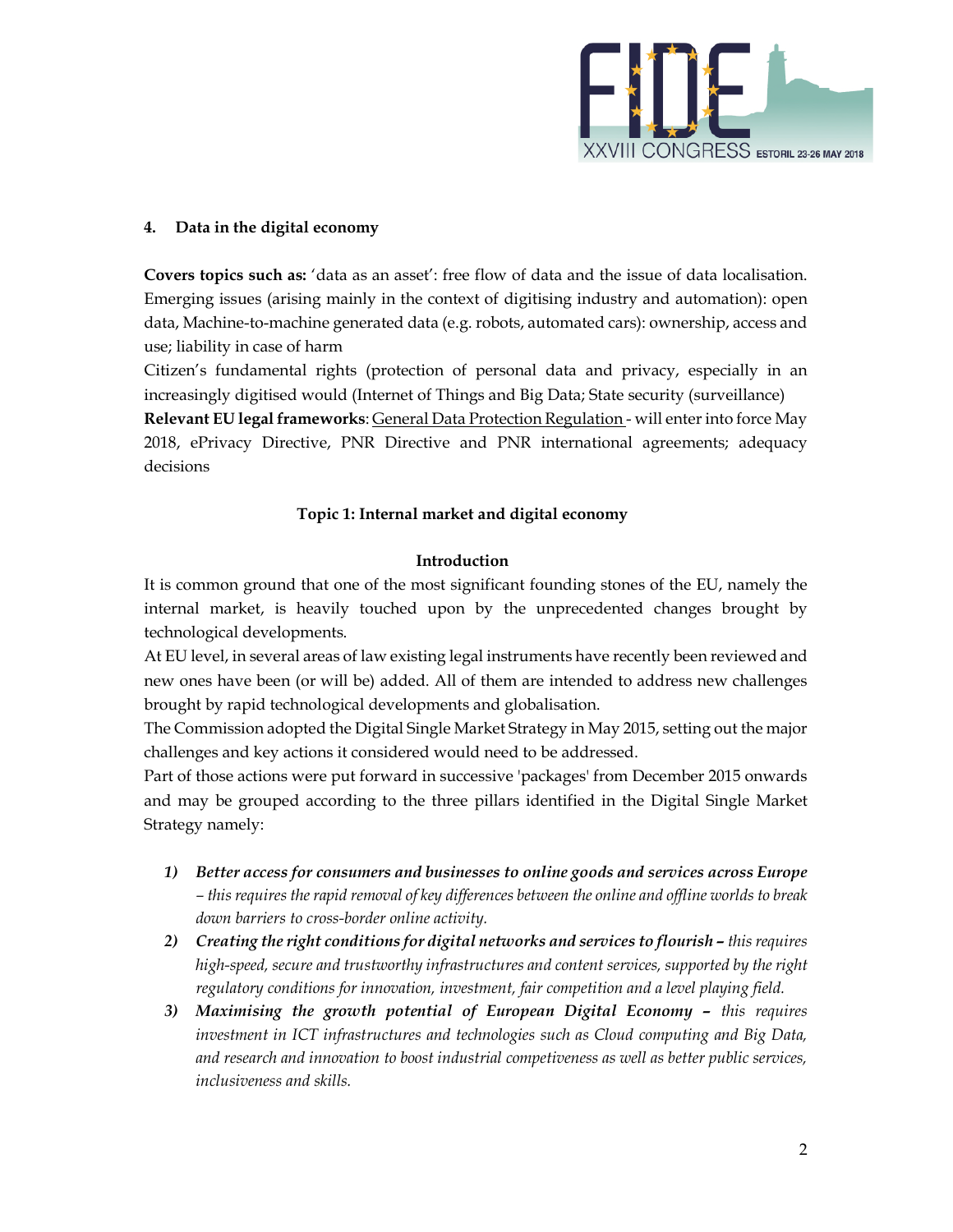

The choice for the sub-topics of Topic 1 was guided not only by the fact that these are the ones on which courts are increasingly invited to decide on but also, and primarily, because those areas demonstrate the need to rethink legal concepts and to adapt the legal frameworks to new realities and challenges.

# **Questionnaire Topic 1**

*Internal market and digital economy* 

## **Introduction**

This questionnaire is intended to provide the framework for national and institutional reports on the sub-topics listed below.

## **1. Internal Market and electronic commerce : Internet and e-commerce**

**Covers topics such as:** E-commerce and consumer protection: liability of internet intermediaries, consumer rights: geo-blocking; internet purchase and contractual rights; consumer protection and dispute resolution; sharing economy

**Relevant EU legal frameworks**: E-Commerce Directive 2000/31/EC; Digital Consumer Rights proposals (on digital content and on digital contracts for goods)

# **Specific questions on: 1.1. Electronic Commerce, liability of Internet intermediaries**

*(Short introduction*: The E-Commerce Directive has created a regime of liability exemption for providers qualifying as 'mere conduit' and 'cache', combined with a notice-and-take-down procedure. This regime is not limited to intellectual property but extends to all kinds of responsibility issues, including criminal law. Liability issues and court injunctions have led to a series of decisions of the ECJ<sup>1</sup>. Thus, the 1<sup>st</sup> subtopic could raise the question of the

<sup>1</sup> C-360/10 SABAM v Netlog NV, C-70/10 Scarlet Extended v. SABAM, C-324/09 L'Oréal a.o. v. eBay International AG a.o., Joined Cases C-236/08, C-237/08 and C-238/08 Google France and Google*.*  Mc Fadden, Case C-484/14, 15.9.2016

C-160/15, Opinion of AG : §86. *Although Article 14 of Directive 2000/31 seeks to restrict or exempt cases where intermediary information society service providers may be liable under national law, the exemptions in question are subject to strict conditions. In this regard, the Court ruled in paragraph 119 of the judgment in L'Oréal and Others (C-324/09, EU:C:2011:474) that a provider of hosting services (55) may, in situations in*  which that provider has confined itself to a merely technical and automatic processing of data, only be exempt, *under Article 14(1) of Directive 2000/31, from any liability for unlawful data that it has stored 'on condition that*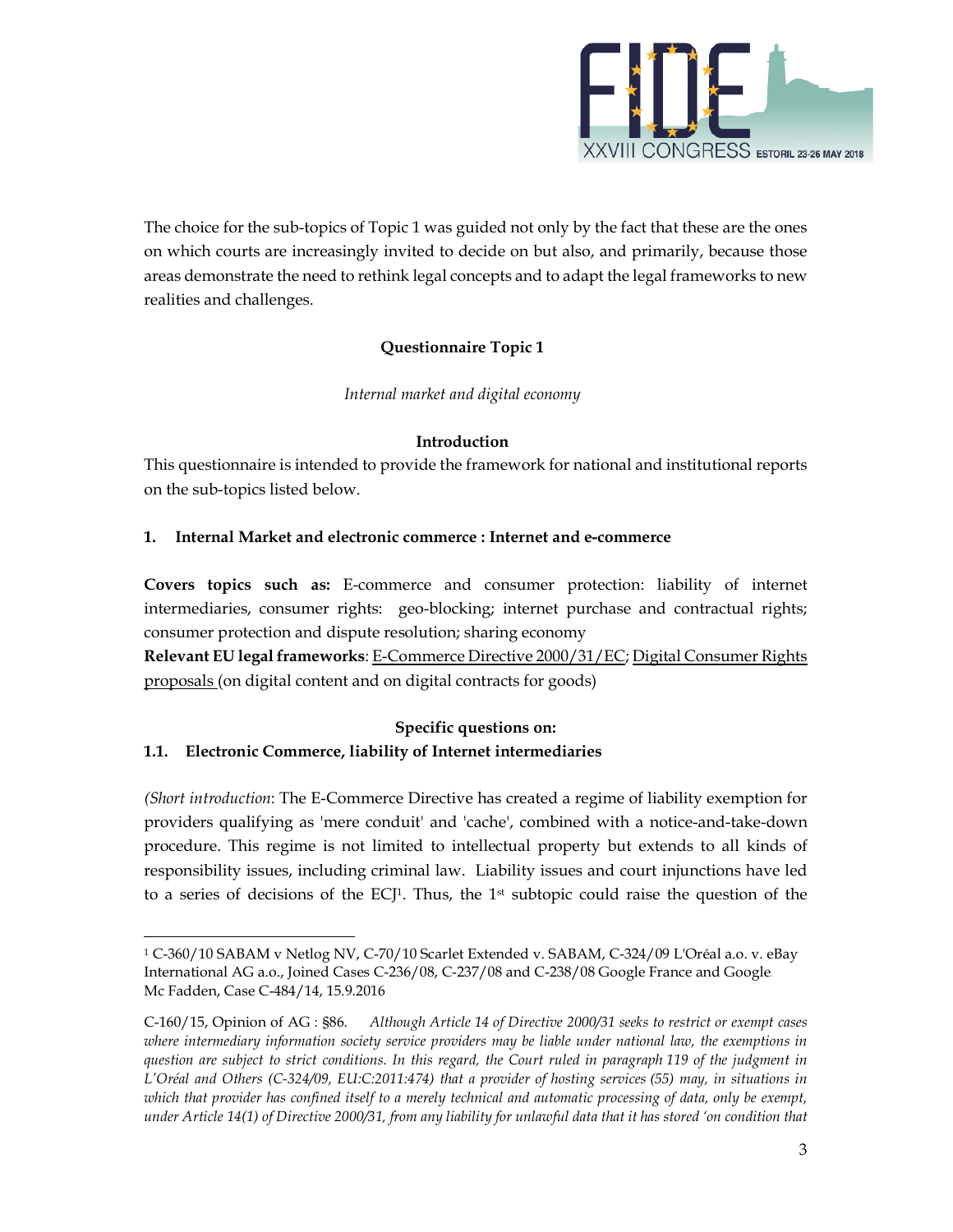

systematic relevance of the concept of *intermediary* and the *liability exemption* attached thereto under the E-Commerce Directive.)

Q1.1.1: Which difficulties (e.g. definition, delimitation) were/are your Member State and national courts confronted with when laying down rules or deciding cases where the concept of intermediary service providers is at stake?

Q1.1.2: Do you think in L'Oréal v eBay, C-324/09, the CJEU has put forward a reasonable test for liability?

Q1.1.3: Is the regime of notice-and-take down appropriate in all kinds of situations (e.g. in cases of infringement of others' rights, such as intellectual property right, by costumers of ISSs; hate speech)?

If not, what could be other appropriate solutions?

Q1.1.4: Which difficulties were/are your Member State and national courts confronted with when considering injunctions?

(Scarlet v SABAM C-70/10+ SABAM v Netlog NV C-360/10: copyright filtering injunction would create a clash with other legal principles. However, the ECJ created a checklist for specific blocking requests)

# **1.2. Consumer protection in relation to the internet and E-commerce, internet purchase and contractual rights; consumer protection and dispute resolution<sup>2</sup>**

2 Extract from SWD(2016)163 Guidance on UCPD

The UCPD only applies in B2C situations, the first step in assessing whether this Directive is applicable to any given online platform provider should be to evaluate whether it qualifies as a "trader" under Article 2(b) UCPD.

According to a case-by-case assessment, a platform provider may be acting for purposes relating to its business whenever, for example, it charges a commission on the transactions between suppliers and users, provides additional paid services or draws revenues from targeted advertising.

Furthermore, under Article 5(2) UCPD, no platform provider qualifying as a "trader" should act contrary to the requirements of professional diligence in its commercial practices towards consumers. Under Article 2(h) UCPD, 'professional diligence' means the standard of special skill and care which a

*it has not had "actual knowledge of illegal activity or information" and, as regards claims for damages, has not been "aware of facts or circumstances from which the illegal activity or information is apparent" or that, having obtained such knowledge or awareness, it has acted expeditiously to remove, or disable access to, the information'*.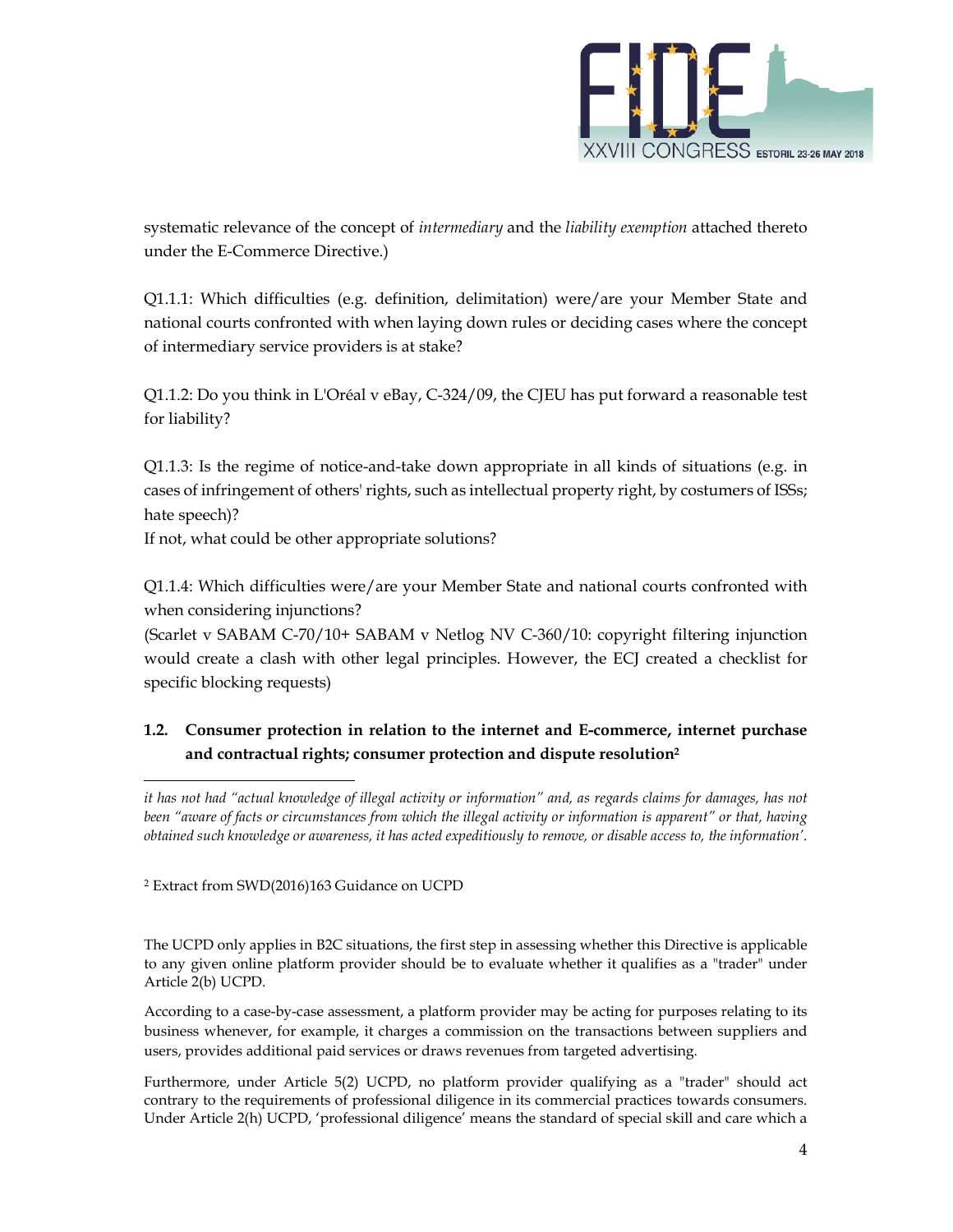

Q1.2.1: Which difficulties were/are your Member State and national courts confronted with when considering remedies under the Consumer Sales and Guarantees Directive?

Q1.2.2: Does the proposed Directive on certain aspects concerning contracts for the supply of digital content (COM(2015)634) provide for appropriate rules enabling the achievement of a genuine digital single market?

Q1.2.3: Does the proposed Directive on certain aspects concerning contracts for the online and other distance sales of goods (COM(2015)635) and the envisaged full harmonisation of key contractual rights provide for appropriate rules enabling the achievement of a genuine digital single market?

Q1.2.4: How do you evaluate the effect of the harmonised above rules on the enforcement of EU consumer protection legislation? <sup>3</sup>

In particular, Article 14(1) is often invoked by some platforms, which argue that they merely act as intermediaries providing hosting services, as defined in that provision, and that they are thus not liable for the information stored.

Furthermore, Article 15(1) of the e-Commerce Directive prevents Member States from imposing on such "hosting service providers" a general obligation to monitor the stored information or to actively engage in fact-finding.

3 COM(2015)635, p. 7: *The full harmonisation approach has already proven successful in the area of EU consumer protection legislation, for instance through the rules of Directive 2011/83/EU, by ensuring a set of uniform consumer rights for all consumers within the European Union which are interpreted and enforced in a uniform way in all Member States. An initiative at EU level will secure the development of consumer rights in a coherent manner while ensuring that all consumers in the EU benefit from the same high level of consumer protection. It will create legal certainty for businesses which want to sell their goods in other Member States. Such a result can only be achieved by an action at the EU level.* 

*An initiative at EU level will secure the application of consumer rights in a coherent manner while ensuring that all consumers in the EU benefit from the same high level of consumer protection. It will create legal certainty for businesses which want to sell their goods in other Member States. Such an initiative will provide a consistent legal basis for coordinated enforcement actions as the proposed Directive will be included in the Annex of Regulation (EC) No 2006/2004 on cooperation of national authorities responsible for the enforcement of consumer protection* 

trader may reasonably be expected to exercise towards consumers, commensurate with honest market practice and/or the general principle of good faith in the trader's field of activity.

The professional diligence duties of these traders vis-à-vis consumers under the UCPD is different from, whilst complementary to, the regime on exemptions from liability established under Article 14 of the e-Commerce Directive for illegal information hosted by service providers at the request of third parties.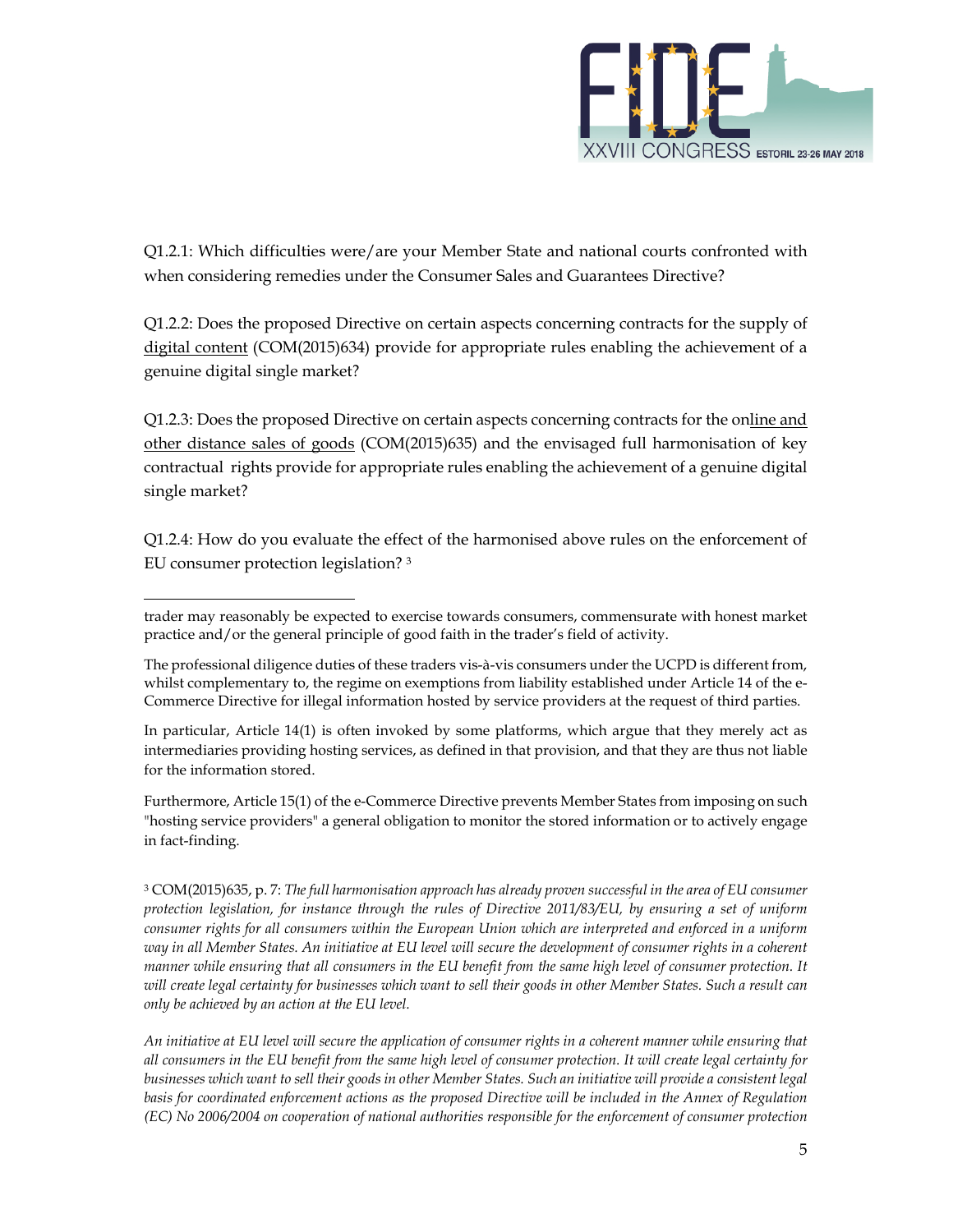

Q1.2.5: Do you consider that current EU consumer protection law (i.e. Unfair Commercial Practices Directive 2005/29/EC; Unfair Contract Terms Directive 1993/13/EC and Directive 2011/83/EC on Consumer Rights) appropriate for protecting consumers in their dealings with online platforms?

Q1.2.6: Has there been any action before your national courts on the basis of consumer law against online providers' terms and conditions?

Q1.2.7: Do you consider it necessary/useful to expand the scope of the rules on Business to Consumers (B2C) to Business to Consumers (B2B)?

# **1.3. Geo-blocking**

**[***Short introduction*: The Commission has presented a proposal on addressing unjustified geoblocking (COM(2016). The proposal defines specific situations when there can be no justified reasons for geo-blocking or other discriminations based on nationality, residence or location:

- when a customer buys a good, such as electronics, clothes, sportswear or a book, which the trader does not deliver cross-border;
- when a customer buys an electronically delivered service, such as cloud services, data warehousing, website hosting;
- when a customer buys a service which is supplied in the premises of the trader or in a physical location where the trader operates, such as a hotel room or a rental car.

Furthermore, the proposal bans blocking of access to websites and the use of automatic rerouting if the customer has not given prior consent.

The proposal also provides for a non-discrimination rule in payments. While traders remain free to offer whatever payment means they want, the proposal includes a specific provision on non-discrimination within those payment means.

**More information: https://ec.europa.eu/digital-single-market/en/geo-blocking-digitalsingle-market**

Q1.3.1. The envisaged Regulation (COM(2016) aims at preventing unjustified discrimination on the basis of a consumer's domicile or nationality in cross-border situations. How do you

laws. Moreover, enforcement actions would be largely facilitated by the proposed uniform fully harmonised rules. *Thus the enforcement of EU legislation will be strengthened for the benefit of EU consumers. Such a result can only be achieved by an action at the EU level.*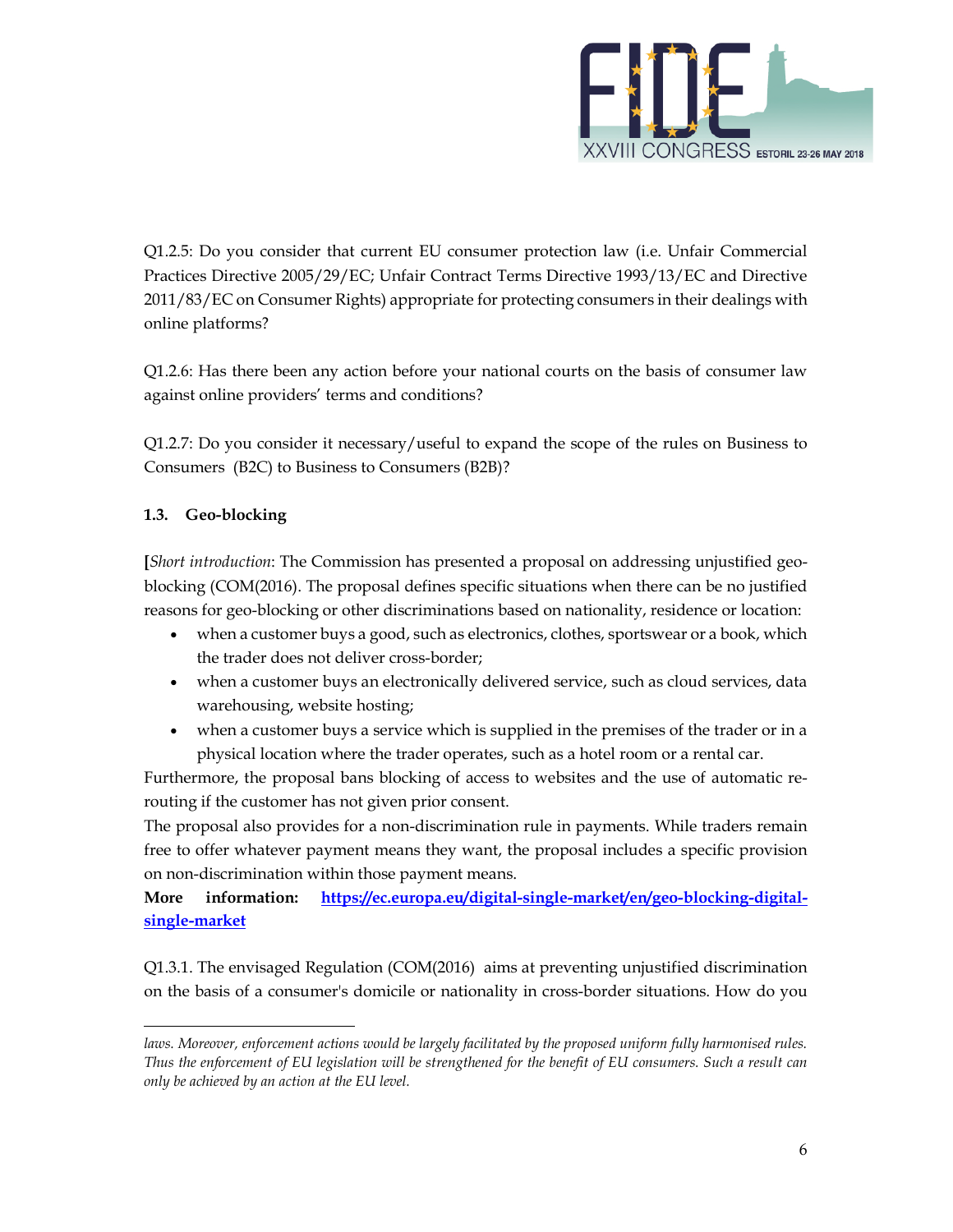

see the interlink between this Regulation and Regulation 1215/2015 on the issue of a trader "directing activities to another Member State where the consumer has its domicile" for the purposes of determining jurisdiction?

# **1.4. Questions related to the collaborative economy** (COM(2016)356)

Q1.4.1: What are the most contentious legal issues in your country raised by the collaborative economy businesses?

Q1.4.2: Competition issues: Does the fact that such businesses enter markets so far served by traditional service providers raise competition issues?

Q1.4.3: Market access requirements: What kind of service providers active in the collaborative economy required to obtain authorisations under national law in your country and under what conditions can such authorisations be obtained? Are the relevant administrative procedures and formalities clear and transparent?

Q1.4.4: Consumer protection4: Are consumer protection issues the subject of legal challenges in your country?

Q1.4.5: Under which conditions in a peer-to-peer provision of services the provider of the underlying service qualifies as a trader according to your national law?

Q1.4.6: How can legal rules contribute to remedying the lack of consumer confidence in peerto-peer services? Do you think that trust-building mechanisms such as online rating and review systems and quality labels are appropriate tools to overcome the lack of information about individual service providers? What other tools would you consider appropriate?

# **2. Digital media**

# **Covers three main subtopics:**

- Distribution of audiovisual content over the Internet
- Convergence with social media (free speech, hate speech)
- IP (possibly narrow to copyright) in the digital single market,

<sup>4</sup> *"EU consumer law applies to any collaborative platform that qualifies as a 'trader' and engages in 'commercial practices' vis-à-vis consumers. Conversely, EU consumer and marketing legislation does not apply to consumerto-consumer transactions."*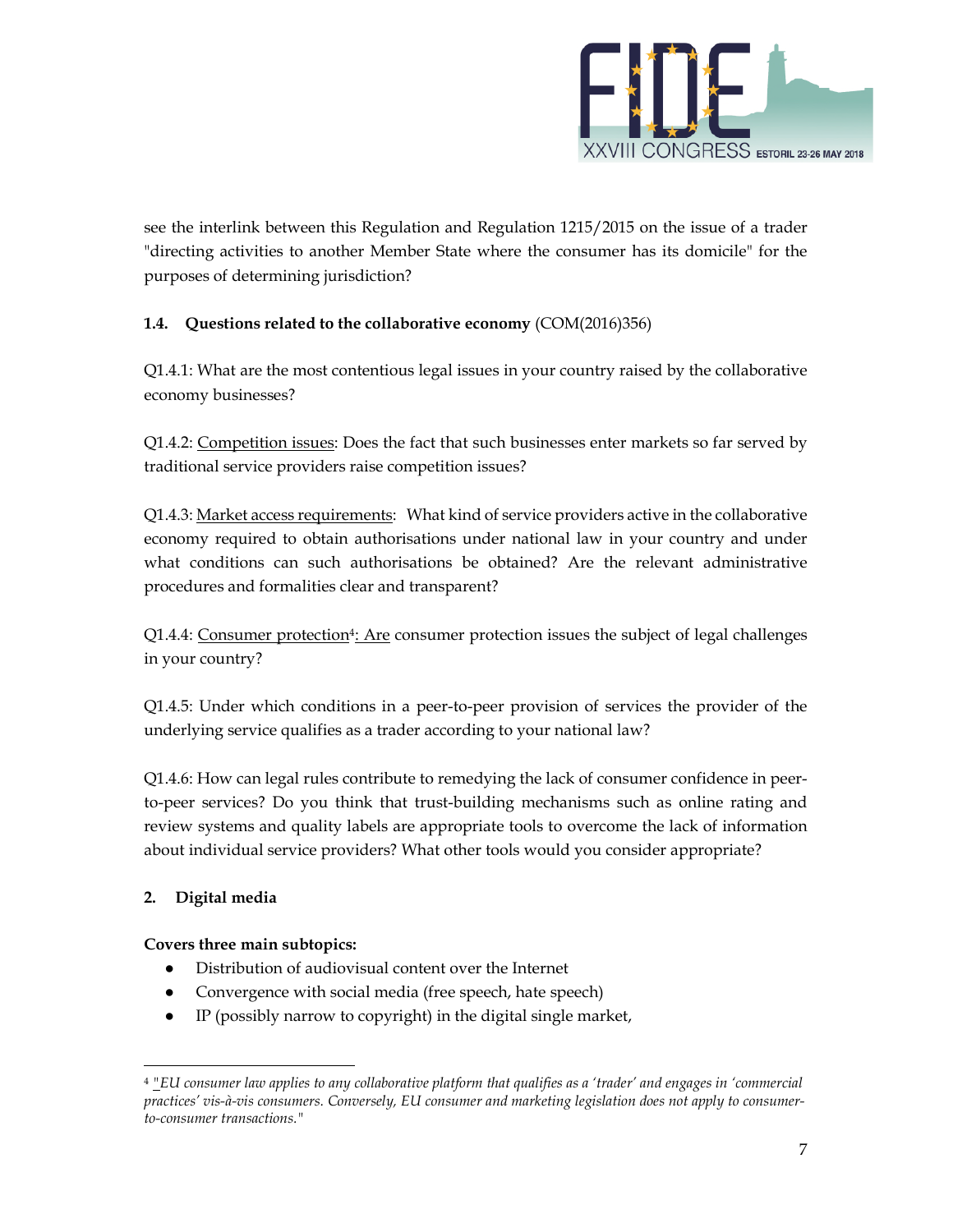

## **Relevant EU legal frameworks**:

- AVMS Directive (under review)
- Copyright framework (under review) -
- Portability of digital content

### **Introduction**

The media sector is undergoing a major transformation as a result of digitisation, the rise of the Internet and convergence between print and audiovisual media $(*)$ , as well as between traditional and social media.

These days we can watch our favourite programmes from all over Europe not just on TV, but also via the internet or on our mobile devices. Like other goods and services, the audiovisual media are subject to the rules of the single European market. The EU's Audiovisual Media Services Directive governs EU-wide coordination of national legislation on all audiovisual media, both traditional TV broadcasts and on-demand services. The AVMSD directive is currently open for review. A new legislative proposal amending the AVMSD has been adopted by the European Commission on 25 May 2016.

*(\*) Publishers of online newspapers and magazines increasingly offer clips on their websites as an add-on to written articles. Frequently, these clips are compiled in separate spaces of the websites with particular navigation tools for users (such as most recent videos, most watched videos), and they may cover the entire range of subjects reported on. The distinction between press products and audiovisual media services is crucial as different legal requirements and regulatory regimes apply. Publishers of newspapers, in printed form or online, are subject to a much lighter set of rules than audiovisual media services which are regulated by the EU Audiovisual Media Services Directive (AVMSD). Due to the convergence of media, the formerly distinct boundary between the two genres has become blurred. The Court of Justice of the European Union (CJEU) recently had to shed some light into how the exercise of classification of services may be carried out (New Media Online GmbH v Bundeskommunikationssenat; case C-347/14).* 

At the same time, and also in the context of its Digital Single Market Strategy, the Commission is rolling out an ambitious modernisation of the EU copyright framework. The objective is to make EU copyright rules fit for the digital age. The Commission published a Communication on a modern and more European copyright framework on 9 December 2015, together with a draft Regulation on ensuring the cross-border portability of online content services in the internal market. This legislative initiative aims at ensuring that consumers who buy or subscribe to films, sport broadcasts, music, e-books and games can access them when they travel in other EU countries.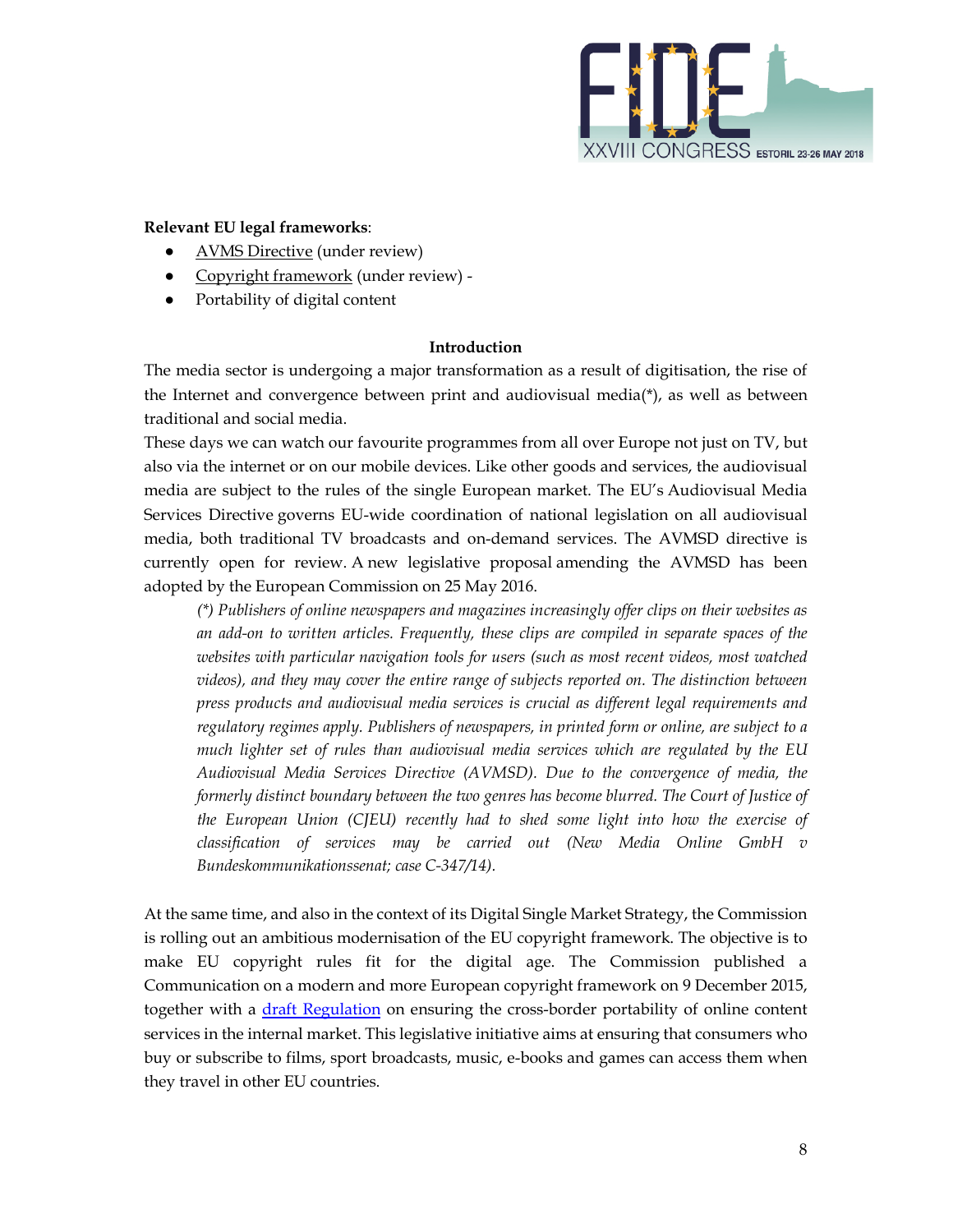

A second set of legislative proposals, adopted in September 2016, aims at modernising the copyright framework, focusing on allowing for wider online availability of content across the EU, adapting exceptions and limitations to the digital world, and achieving a well-functioning copyright market place. The package contains a draft Regulation which introduces the application of the country of origin to some online transmissions of broadcasting organisations, and the collective management of rights to retransmissions by means equivalent to cable (extending the specific regime for copyright licensing for TV and radio broadcasting by satellite and cable pursuant to Directive 93/83/EEC with a view to facilitating access to more television and radio programmes online from other EU countries). More info: https://ec.europa.eu/digital-single-market/en/copyright

## **Specific questions**

Q2.1: In its judgment of 21 October 2015 in *New Media Online GmbH v Bundeskommunikationssenat* (case C-347/14), the CJEU held that the concept of 'programme', within the meaning of Article 1(1)(b) of the AVMS Directive, must be interpreted as including, under the subdomain of a website of a newspaper, the provision of videos of short duration consisting of local news bulletins, sports and entertainment clips. It held that online newspapers are not per se excluded from the scope of the AVMSD. If publishers offer audiovisual material they may be covered by the Directive, provided that the principal purpose test is met.

Is your national practice in line with this judgment? If not, where does (or did) it deviate? Did the judgment of the CJEU lead to a different approach in your country?

Link to the judgment: http://curia.europa.eu/juris/liste.jsf?num=C-347/14 and the press release: http://curia.europa.eu/jcms/upload/docs/application/pdf/2015- 10/cp150127en.pdf

Informative case note by the EBU: https://www.ebu.ch/files/live/sites/ebu/files/News/2015/10/Case%20note%20New%20 Media%20Online.pdf

Q2.2: The legislative proposal to amend the AVMS directive brings video platforms (such as YouTube) under the scope of the AVMS rules. Do you consider this a step in the right direction? How far should the extension of the scope of application towards such platforms go: only for the rules on protection of minors and the combatting of hate speech, or also for the rules on commercial communications (product placement, sponsoring, advertising…)? Does your national legislation already provide for sector-specific rules for audio-visual platforms?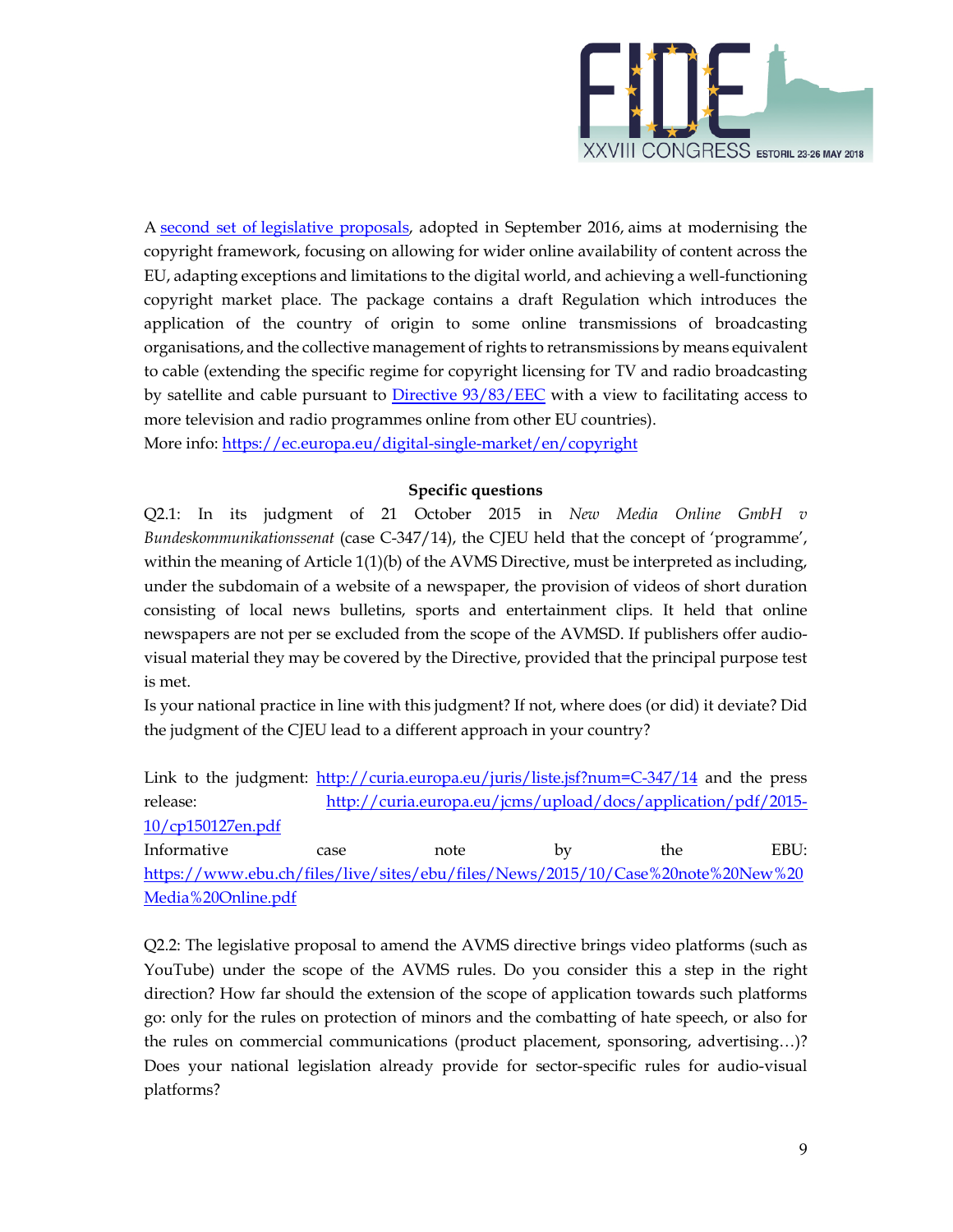

Q2.3: One of the major areas of debate in the context of the AVMS revision, concerns the country-of-origin principle and the criteria for jurisdiction. Have there been any disputes in your country concerning the application of the country-of-origin principle (whereby the media regulator attempted to impose certain rules on audio-visual media service providers established in other Member States)? Have there been any problems regarding providers established outside the EU and targeting your national audience?

Q2.4: The AVMS Directive today does not impose any independence or other requirements for media regulators – in stark contrast with what is the case in e.g. the telecommunications or energy sector, or for data protection authorities. Would you consider the introduction of such independence requirements for media regulators at EU level a step forward? Would it facilitate the creation of a single market for audio-visual media services? Are there any national legal obstacles to such independence requirements for media regulators? Have there been any problems of undue political or commercial pressure on media regulators in your country?

Q2.5: What have been the most contentious issues in your country in relation to the application of broadcasting laws? (e.g. rules on commercial communications such as product placement or sponsoring? Unsuitable content for minors on television? The dissemination of hate speech? The role of public service broadcasters? Growing media concentration?) Do you think that some areas need further harmonisation through the AVMS Directive?

Q2.6: Have there been any initiatives in your country towards the offering of targeted (or addressable) advertising on television or of personalised content? If so, how was this dealt with under broadcasting/data protection laws? Was there any cooperation between the media regulator and the data protection authority? Do you see a need for an EU-wide harmonised approach?

Q2.7: Is the specific regime for copyright licensing for TV and radio broadcasting by satellite and cable (pursuant to Directive 93/83/EEC) still relevant in your country? Have similar rules been applied to online transmissions of broadcasting organisations?

Q2.8: What are the main barriers in your country to cross-border portability of digital content? Do you consider that the country of residence of the consumer should be controlled by the service provider on a regular basis? If yes, how to conciliate such requirement with the data minimisation principle under the GDPR?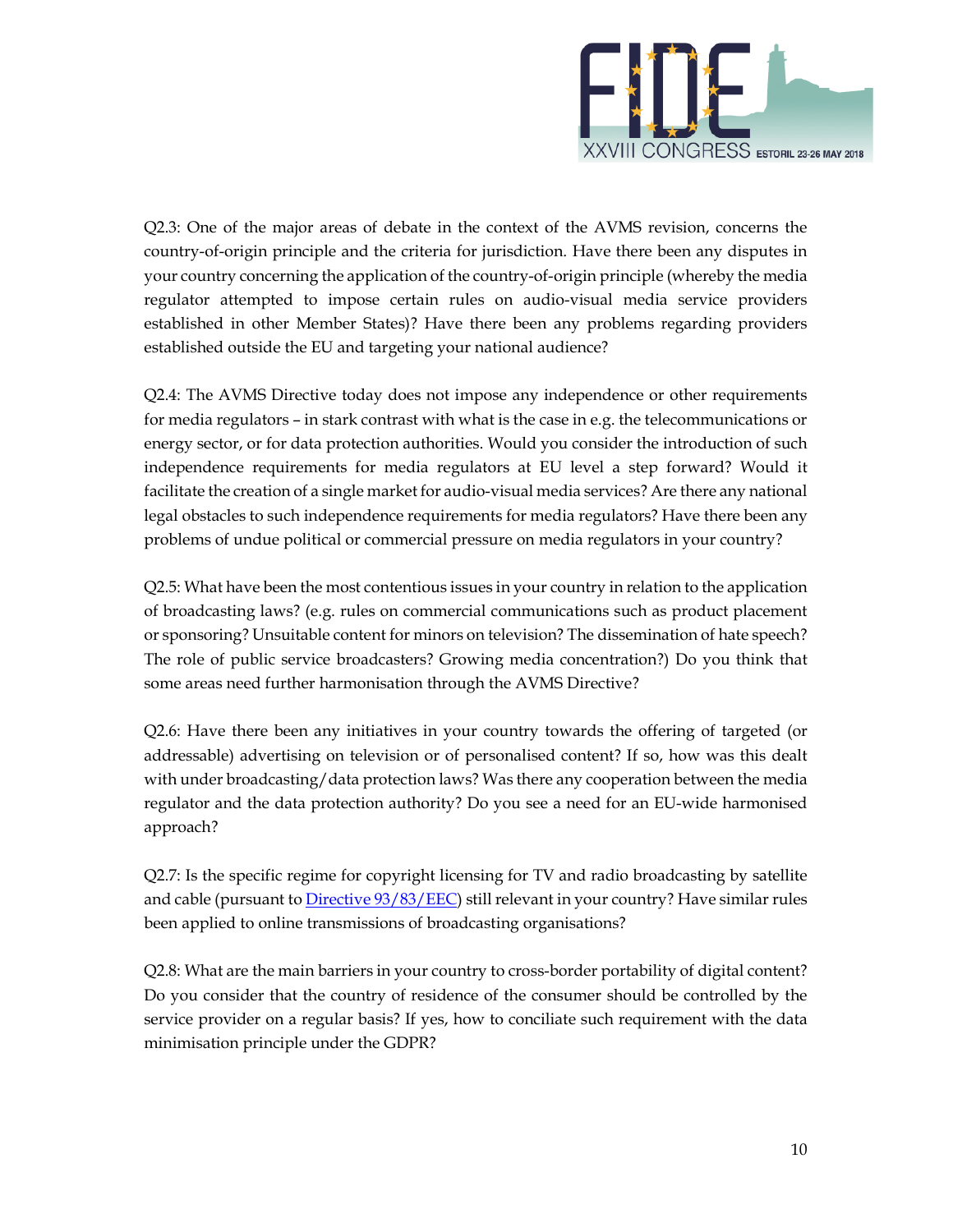

## **3. Digital infrastructures**

**Covers topics such as:** high-speed networks, spectrum management, net neutrality, Citizens and the internet: connection for all, web accessibility

 **Relevant EU legal framework**: electronic communications regulatory framework (under review), Web accessibility Directive

#### **Introduction**

Telecommunications networks and services are the backbone of our information society. In recent decades, the EU has adopted a harmonised regulatory framework for electronic communications to improve competition, drive innovation, and boost consumer rights within the European single market. In 2015, it adopted rules on net neutrality (open internet) which it labelled as a "major achievement for the Digital Single Market". The rules in Regulation (EU) 2015/2120 prescribe that, in principle, all traffic has to be treated equally, and that every European must be able to have access to the open internet and that all content and service providers must be able to provide their services via a high-quality open internet. Under these rules, blocking, throttling and discrimination of internet traffic by Internet Service Providers (ISPs) is not allowed in the EU, save for three exhaustive exceptions (compliance with legal obligations; integrity of the network; congestion management in exceptional and temporary situations) and users are free to use their favourite apps and services no matter the offer they subscribe to.

The EU also launched several initiatives to promote investment in broadband networks supporting high-speed Internet. In September 2016, in the light of its Digital Single Market strategy, the Commission adopted a set of measures - the so-called "connectivity package" – to place the EU at the forefront of internet connectivity and achieve a European "Gigabit Society", including a proposal for a new European Electronic Communications Code. The Code further stimulates competition, and strengthens the internal market as well as consumer rights and wants more forward-looking and simplified rules that make it more attractive for all companies to invest in new top-quality infrastructures in the EU.

### **Specific questions**

Q3.1: Did your country have rules on net neutrality in place before the adoption of Regulation (EU) 2015/2120? If so, were they more or less strict in comparison to the Regulation? What is the national approach towards practices of zero-rating (which are not explicitly prohibited by the Regulation)?

Q3.2: Should the EU go further in creating a single market for telecommunications networks or services (and introduce e.g. an EU-wide licensing scheme)? Did your national authorities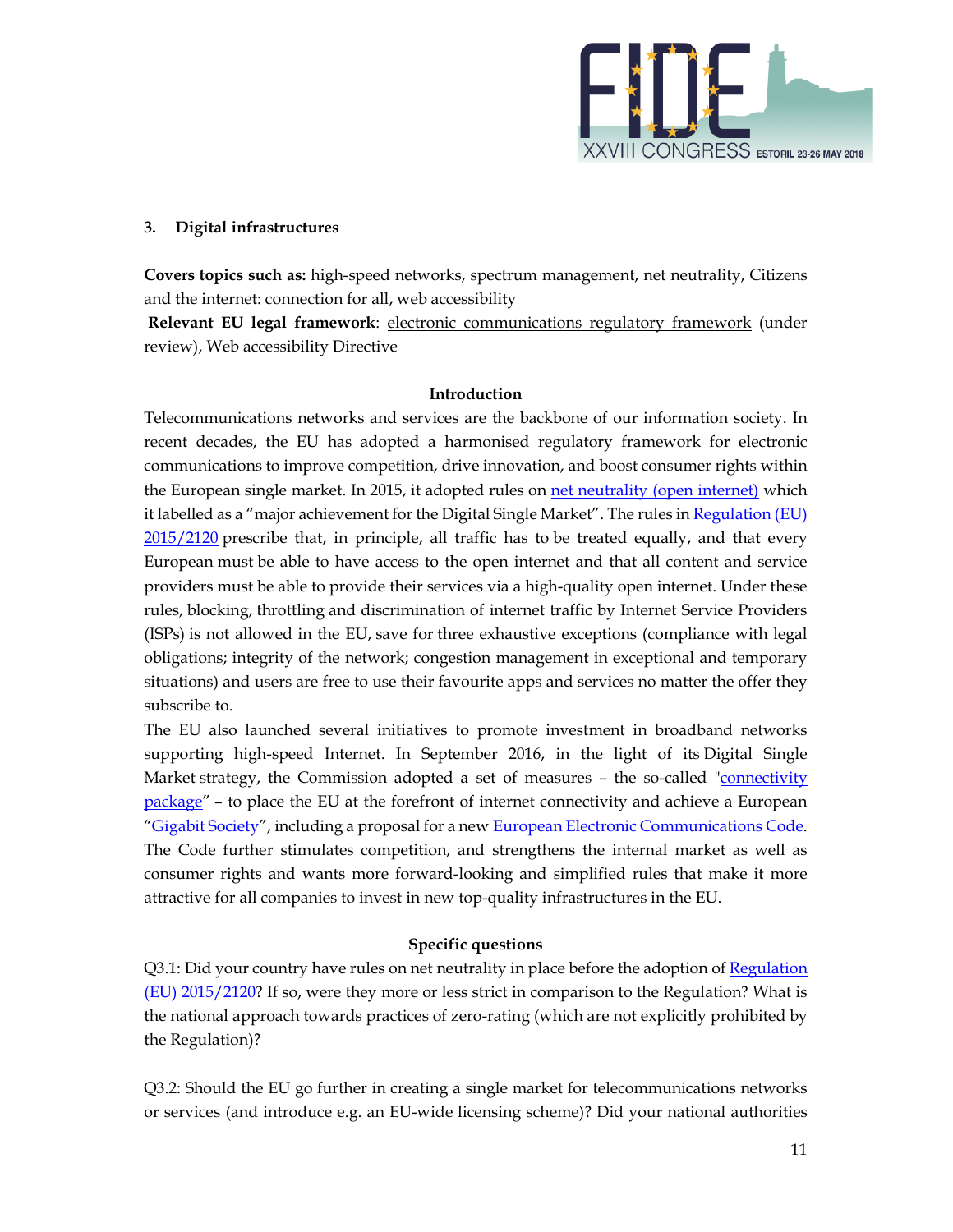

adopt any special broadband measures and were they the result of EU intervention or adopted at own initiative?

Q3.3: Are there legal issues on spectrum management in your country? If yes, how have them been solved?

Q3.4: Have questions linked with the independence of NRAs been raised in your country? If yes, did they lead to legal challenges? How have they been solved?

# **4. Data in the digital economy**

**Covers topics such as:** 'data as an asset': free flow of data and the issue of data localisation. Emerging issues (arising mainly in the context of digitising industry and automation): open data, Machine-to-machine generated data (e.g. robots, automated cars): ownership, access and use; liability in case of harm

Citizen's fundamental rights (protection of personal data and privacy, especially in an increasingly digitised would (Internet of Things and Big Data; State security (surveillance) **Relevant EU legal frameworks**: General Data Protection Regulation - will enter into force May 2018, ePrivacy Directive, PNR Directive and PNR international agreements; adequacy decisions.

# **Specific questions**

Q4.1: How is your country preparing for the entry into force of the General Data Protection Regulation in May 2018? Are there any specific legislative proposals or executive measures in preparation?

Q4.2: How are businesses in your country adapting to the new requirements of the GDPR such as those related to consent, impact assessments, privacy by design and by default?

Q4.3: What are the most contentious issues in your country (from a legal viewpoint) in relation to IoT (Internet of Things) / smart cities / Machine-to-machine generated data / automated cars? (Ownership issues? Access and use? Liability in case of harm?) Are there any specific legislative measures or regulatory opinions/decisions in this area? What is the status of the policy debate?

Q4.4: Since the CJEU's controversial judgment in May 2014 in the Google Spain (or Costeja) case, the so-called "right to be forgotten" (or to be delisted) has received a lot of attention in Europe and beyond. What is the legal status in your country? Are complaints being brought